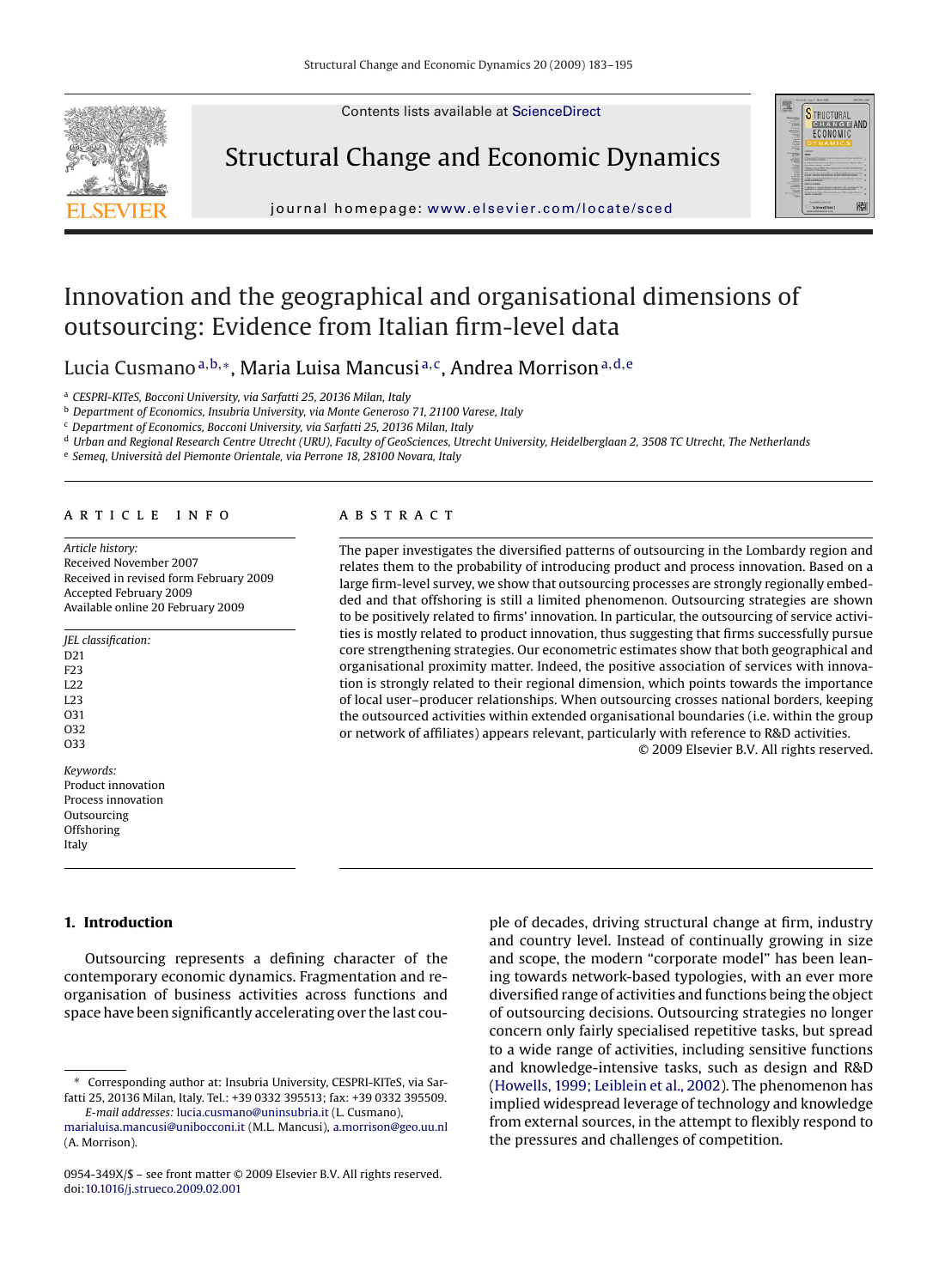The functional breadth of the outsourcing phenomenon is but one dimension of a complex emerging trend. The spatial distribution of outsourced activities, and the resulting geographical span of production networks, contribute to shaping global and local value chains, which affect, beside firms organisation and performance, the insertion of regions and countries in the international division of labour [\(Grossman and Helpman, 2002; Gereffi and Sturgeon,](#page--1-0) [2004\).](#page--1-0)

The late innovation literature devotes large attention to the emergent "distributed" organisational forms and coordination mechanisms across firms' boundaries, such as open innovation, R&D networks, strategic alliances and strategic sourcing (e.g. [Brusoni et al., 2001; Chesbrough,](#page--1-0) [2003; DeBresson and Amesse, 1991; Gulati et al., 2000;](#page--1-0) [Laursen and Salter, 2006; Narula, 2001; Powell et al., 1996;](#page--1-0) [Prahalad and Hamel, 1990\).](#page--1-0) In this perspective, outsourcing represents an important source of specialisation and shift to market-mediated forms of resource and competence integration for an ever more diversified range of activities and functions.

Yet, empirical investigations relating innovation to outsourcing strategies are still rather sparse, and often focus on the motives underlying outsourcing decisions ([Girma and](#page--1-0) [Görg, 2004; Kimura, 2002; Maskell et al., 2007; Mol, 2005;](#page--1-0) [Tomiura, 2005\).](#page--1-0) In both managerial and economics fields, empirical assessments have been mostly analysing the correlation between deverticalisation and general measures of firm performance, such as labour productivity or financial outcomes [\(Gilley and Rasheed, 2000; Leiblein et al.,](#page--1-0) [2002; Rothaermel et al., 2006\).](#page--1-0) The empirical literature that deals with the spatial dimension investigates the impact of activities' "distributedness" on innovation [\(Coombs and](#page--1-0) [Metcalfe, 1998\);](#page--1-0) it mostly concentrates on the relevance of proximity and clustering ([Boschma, 2005\)](#page--1-0) or on the offshoring strategies of multinational firms. Particularly with respect to offshoring, empirical investigations based on large samples representative of diversified economic systems at large provide a rather sparse evidence.

The present contribution adds to the literature by exploring the spatial and functional dimensions of the outsourcing trends that are transforming an advanced manufacturing region, relating this dynamics to firm-level innovation, in terms of both product and process innovation. It does so on the basis of a large firm-level dataset, which is representative of the regional economic structure of Lombardy, Italy's leading economic region. The empirical analysis therefore aims at assessing the relationship between innovation and outsourcing, taking into account its breadth, that is, the types of activities concerned: production, R&D and services. Furthermore, for each of these areas of activity, we consider the geographical span of outsourcing, distinguishing between local (intra-regional) outsourcing vs. offshoring. We finally combine the spatial dimension with the organisational one, by assessing the relevance of organisational proximity, in the form of intragroup outsourcing.

The paper is organised as follows. Section 2 summarizes the key issues of the debate on outsourcing and offshoring, on one side, and innovation capabilities and performance, on the other side. Section [3](#page--1-0) describes the dataset

and methodology. Section [4](#page--1-0) introduces some descriptive statistics about outsourcing patterns in Lombardy. Section [5](#page--1-0) presents the main econometric results on the relationship between outsourcing and innovation. Section [6](#page--1-0) concludes.

### **2. Outsourcing and innovation: the main issues**

A great variety of approaches in both the economics and management literature have investigated the determinants and spatial characterisation of outsourcing, as well as its effects at firm and system level. The literature typically differentiates between core activities and ancillary functions, both in terms of rationales for outsourcing and its impact on firm's performance.

There is a broad consensus about the positive effect of outsourcing non-strategic, ancillary activities, in relation to both financial performance and innovation output [\(Gilley](#page--1-0) [and Rasheed, 2000; Leiblein et al., 2002;](#page--1-0) [Rothaermel et al.,](#page--1-0) [2006\).](#page--1-0) The main advantages of outsourcing non-strategic manufacturing tasks are: a reduced financial burden, due to a decline in manufacturing costs and fixed investment in plant and equipment; a shift of financial and managerial resources to core activities; and finally, access to specialised knowledge for non-strategic activities. In doing so, firms can apply organisational structures and managerial practices that better suit their internal capabilities and competencies, and, accordingly, increase their efficiency [\(Gilley and Rasheed, 2000\).](#page--1-0) Moreover, greater managers' and workers' commitment on core activities increases responsiveness and flexibility, generating further beneficial impacts on firm performance, particularly in markets and industries characterised by high competitive pressure, short product life cycle and complex technologies. The outsourcer is also able to take advantage of suppliers' specialised knowledge and access emerging technologies without bearing the entire costs and risks for their development [\(Quinn, 1992\).](#page--1-0) Outsourcing ancillary activities is therefore an option for saving on costs, complementing the firm-specific competencies, while preserving and strengthening its core capabilities.

Cost-saving and core-competence strategies are described as the main drivers of the recent upsurge in outsourcing, following increased international competitive pressures and the gradual productive and commercial integration of low-cost emerging economies [\(Feenstra,](#page--1-0) [1998\).](#page--1-0) Both multinationals and SMEs have taken advantage of factor price differtials across countries and regions, and targeted productive locations characterised by lower labour costs, where they sub-contract out to local suppliers. However, the cost savings associated with outsourcing may not be as great as they seem, especially if foreign suppliers are involved ([Gilley and Rasheed, 2000\).](#page--1-0) The transaction costs associated with repeated overseas market relationships can be significant. Spatial dispersion can result in longer lead times, larger inventories, communication and co-ordination difficulties, reducing the advantage of lower fixed costs, reallocation of resources to strategic tasks and greater flexibility.

Furthermore, costs advantages from outsourcing can arise also when suppliers are located in high costs areas. This is the case of urban agglomerations or manufacturing